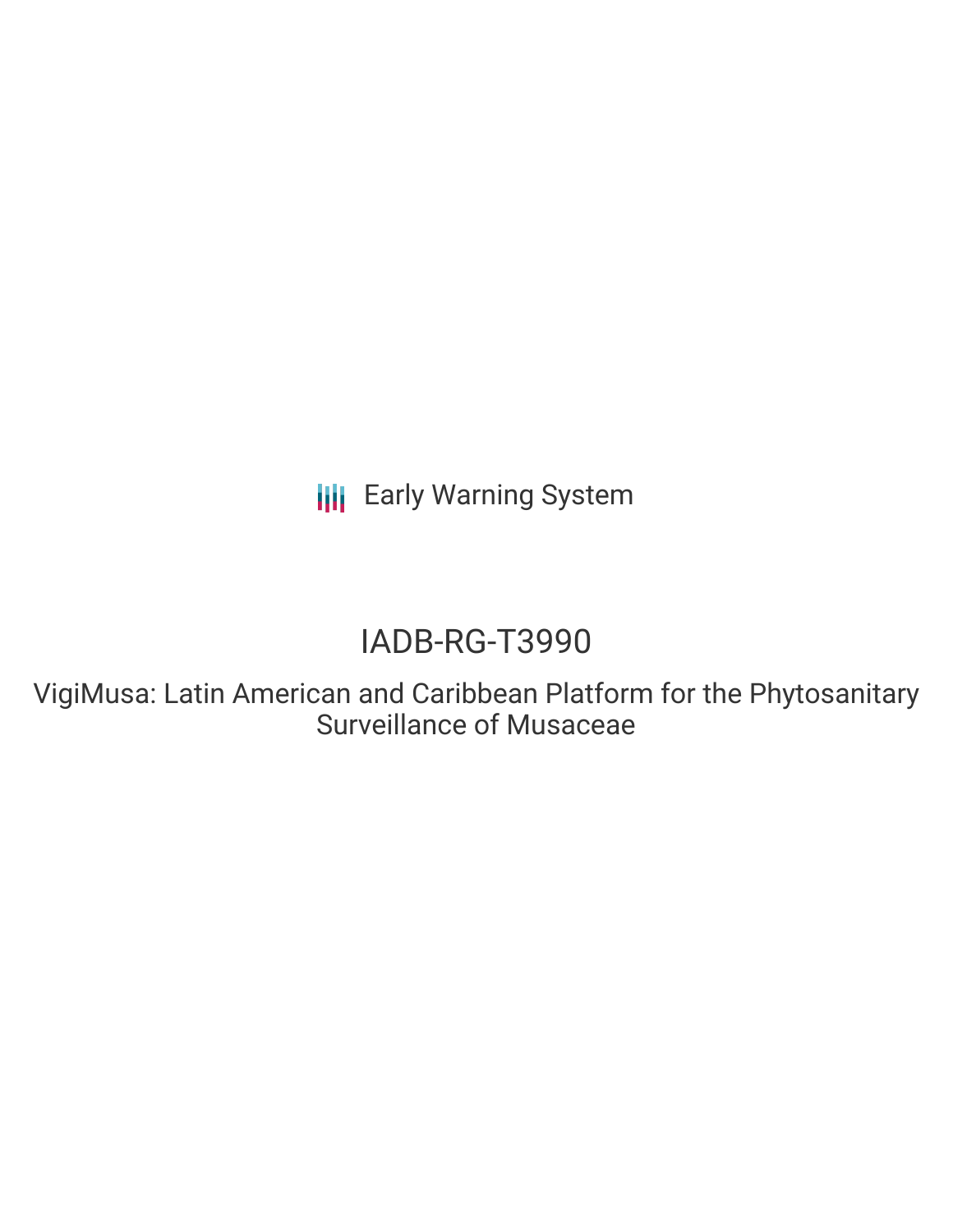

## **Quick Facts**

| <b>Financial Institutions</b>  | Inter-American Development Bank (IADB)                              |
|--------------------------------|---------------------------------------------------------------------|
| <b>Status</b>                  | Approved                                                            |
| <b>Bank Risk Rating</b>        |                                                                     |
| <b>Borrower</b>                | Regional                                                            |
| <b>Sectors</b>                 | Agriculture and Forestry, Law and Government, Technical Cooperation |
| <b>Investment Type(s)</b>      | <b>Advisory Services, Grant</b>                                     |
| <b>Investment Amount (USD)</b> | $$0.60$ million                                                     |
| <b>Project Cost (USD)</b>      | $$1.02$ million                                                     |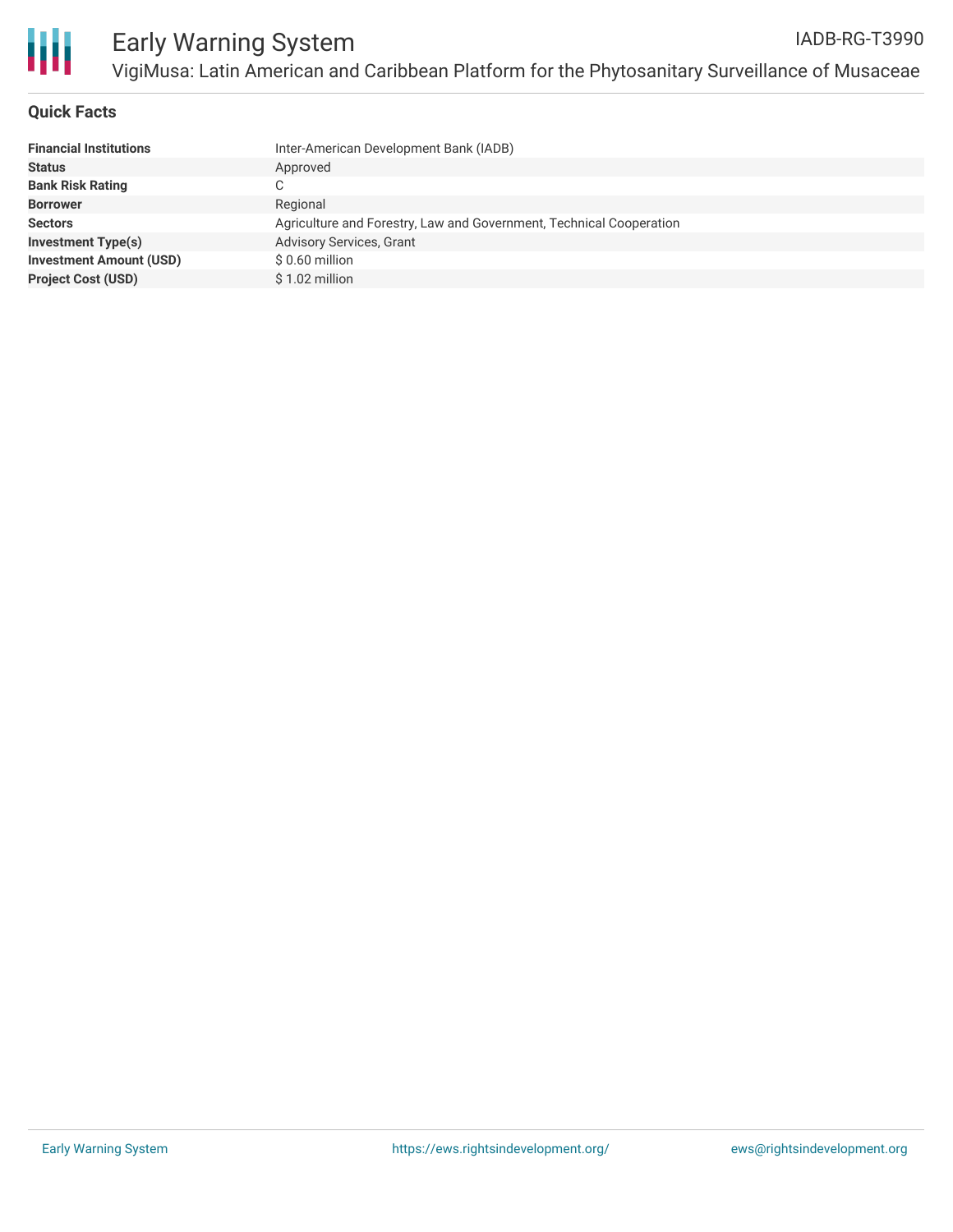

## **Project Description**

Create an epidemiological surveillance platform for pests and diseases of musaceae (VigiMusa) that will allow, integrate, level and train National Plant Protection Organizations (NPPOs) and Regional Plant Protection Organizations (RPPOs) and the musaceae sectors in the Latin American and Caribbean (LAC) countries on work methods and protocols that minimize the risk of quarantine pest incursions. VigiMusa will also integrate other continental phytosanitary protection organizations for the prevention of musaceae diseases both for export and for the local market. VigiMusa will allow the early detection of pathogens, facilitate decision-making and guarantee adequate response levels for the management of eventual outbreaks of pests that endanger the socio-nutritional stability of territories highly dependent on musaceae in LAC. In turn, VigiMusa will be integrated with the Trazar-Agro Platform for the traceability of products and materials that require it.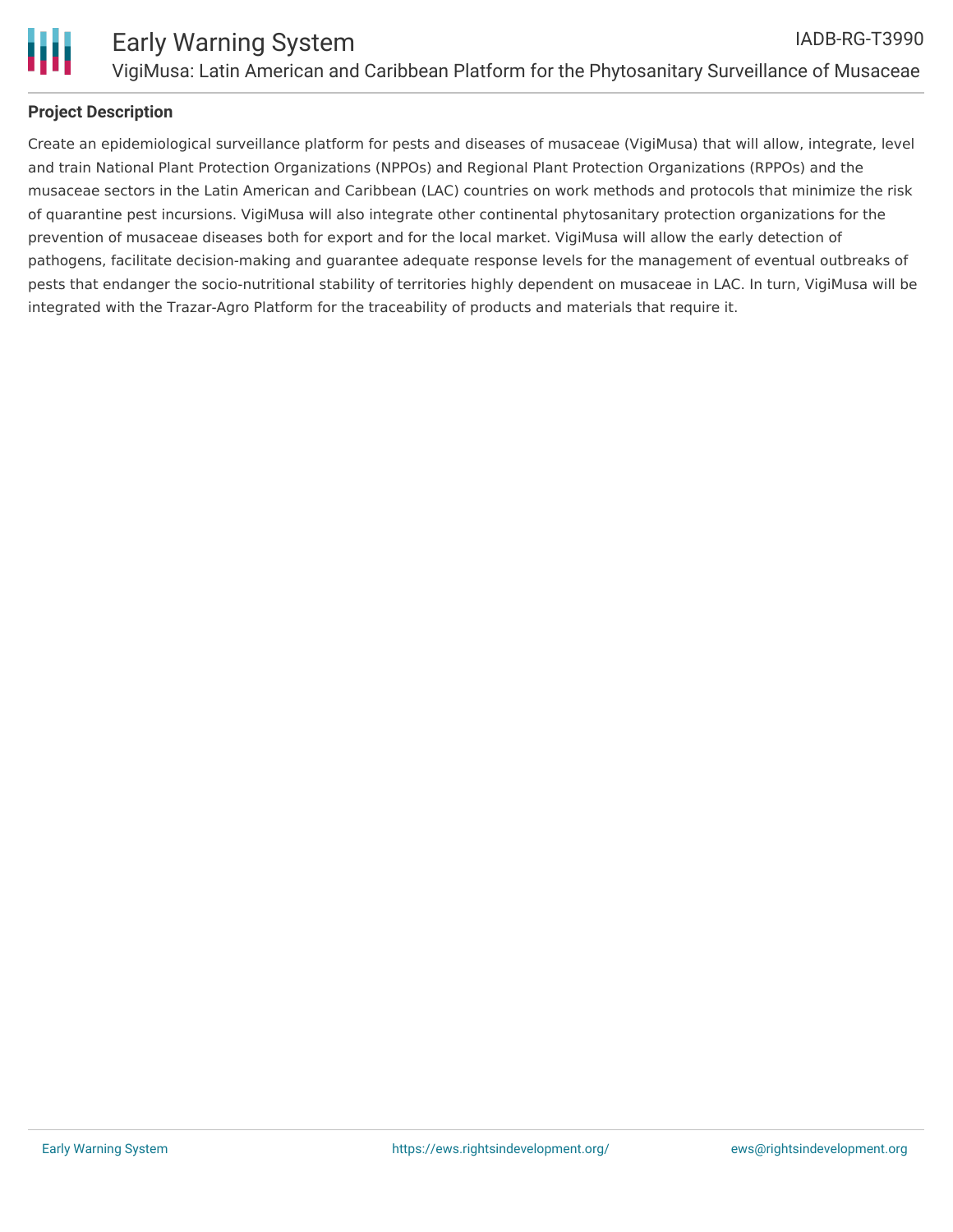

### **Investment Description**

• Inter-American Development Bank (IADB)